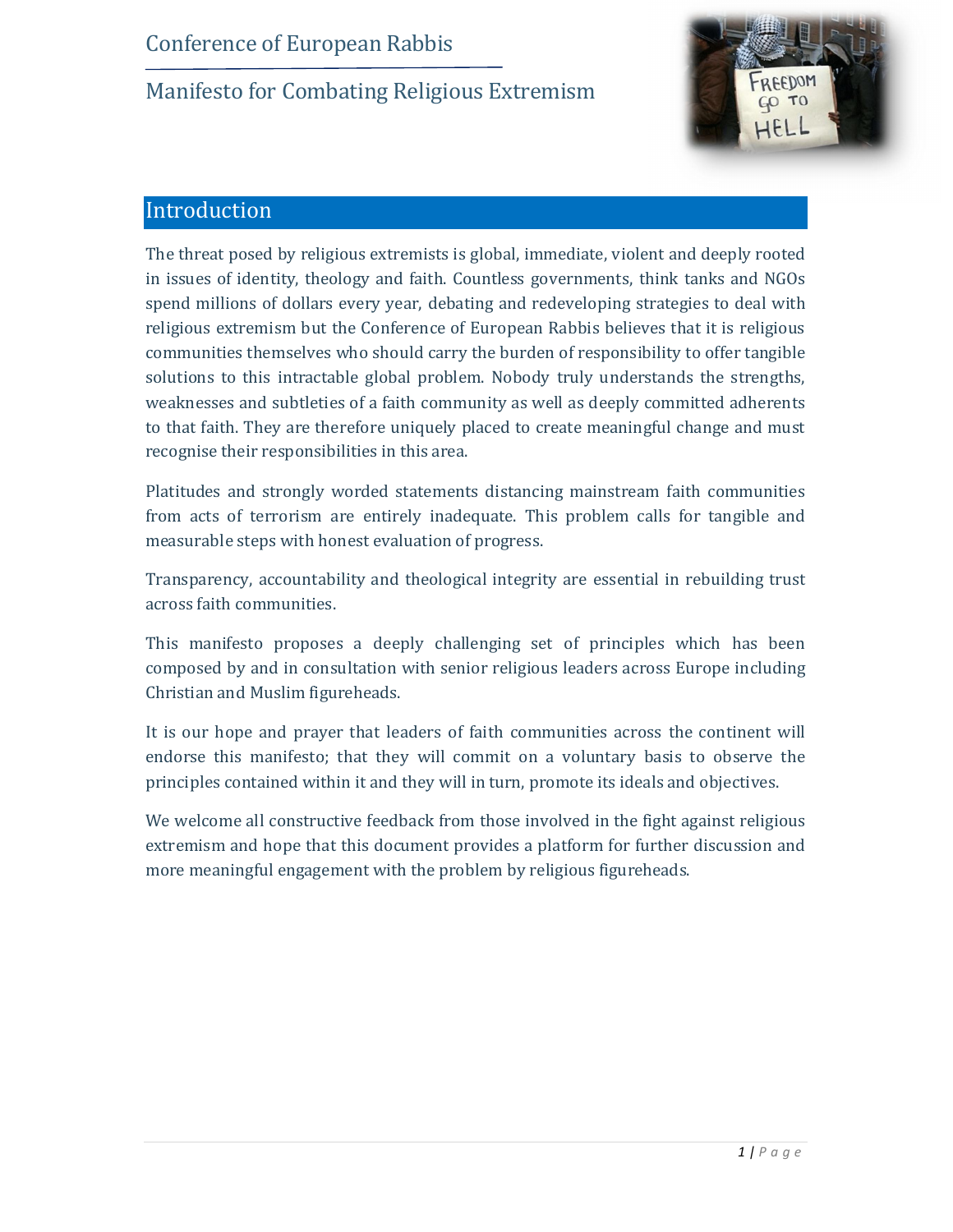

### The Training of Religious Leaders

Religious leaders are at the heart of this issue. Since by definition, the cultivation of a religious, extremist ideology will have religious leaders at its heart, it follows that they have a unique responsibility to preach an ideology of peace and tolerance.

Faith communities have a responsibility to have formalised, recognised, training structures in place which take account of the threat of extremism. In some cases, such training is already in place but it is undermined by the fact that scholars from outside Europe, who might promote extremism can move to western liberal democracies to preach an ideology of hatred.

The Conference of European Rabbis would like to see all faith leaders receive their training and their salary from within Europe. It may not be practical to refuse residency to scholars who have trained abroad but it is certainly possible to insist that they undertake further training in Europe which specifically deals with the dangers of extremism.

The argument that extremism represents the will of G-D must be challenged head on. Religious leaders should compile a body of religious literature and commentary with contributions from the most prominent religious scholars in their field which particularly focuses on the questions raised by extremism.

#### Commitments

- · Establish formalised, recognised, training for religious leaders
- · Ensure that religious leaders are trained in Europe
- · Ensure that religious leaders are paid in Europe
- · Create a body of religious discourse on the issue of extremism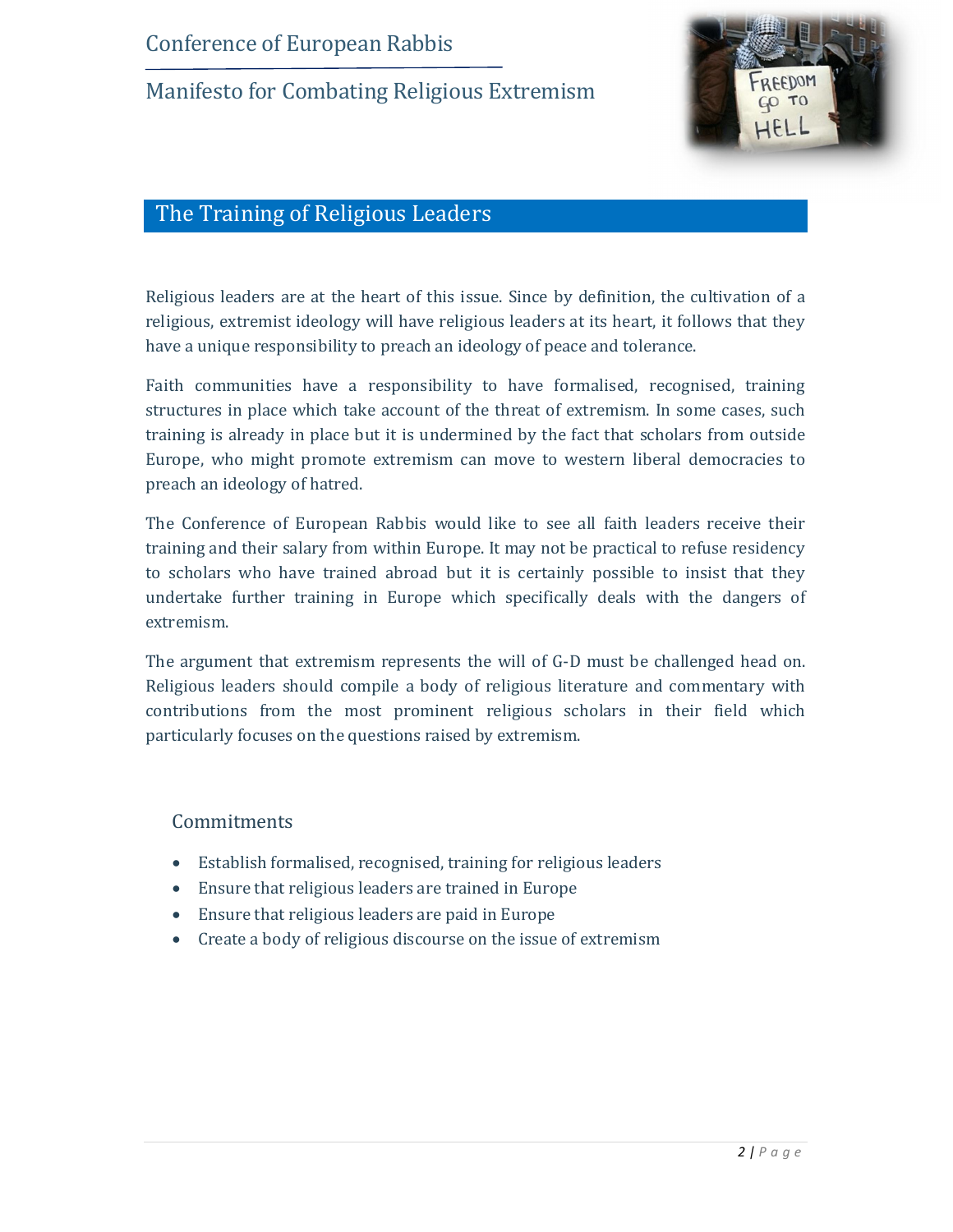

### Transparency in Funding

It is an unavoidable fact that the most direct way of influencing the activity and policies of an organisation is by exerting some kind of control over its funding.

We must prevent foreign extremist bodies from unduly influencing communities in Europe. We can do this by insisting that all funds donated to an organisation which are greater than 5,000 Euros, are made public. Any donation from outside Europe should be subject to much closer scrutiny – ideally an independent check. These measures will reduce the covert influence of groups like al muhajiroun and the Muslim Brotherhood. Groups who get a large proportion of their funding from countries where there is a great deal of support for extremist groups will be more quickly identified as high risk. Similarly, large donors will be more accountable for organisations they support, if they are found to be promoting an extremist agenda.

Donations to religious organisations from abroad could be made through grant making bodies based in Europe in order to circumvent these measures but these bodies would themselves be subject to careful scrutiny.

The more transparency there is in the way that non-profit, faith based organisations, receive their funding, the easier it will be to identify and root out extremist organisations.

#### **Commitments**

- All donations over 5000 Euros must be declared
- · All donations made from outside Europe should be subject to independent review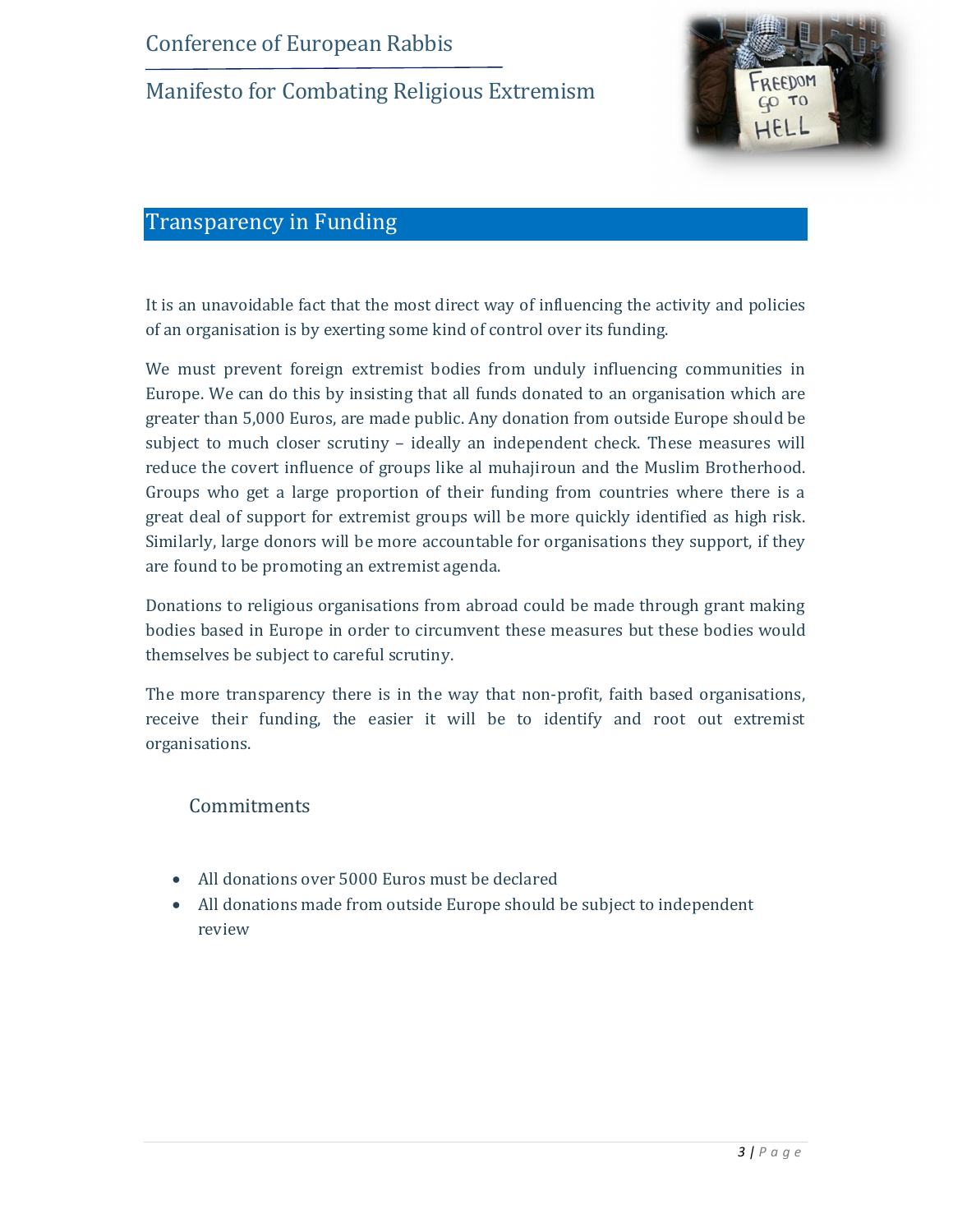

# Every Religious Congregation should have a designated Extremism Prevention Officer

It has become common practice in a number of European States for organisations of different kinds to have a child protection officer. This person is usually an existing member of staff who receives additional training in the most appropriate ways to react when concerns are raised about the welfare of children connected to the organisation. The Conference of European Rabbis believes that an Extremism Prevention Officer should be appointed by each religious organisation.

Following the example of child protection procedure, this individual would be expected to create a protocol for identifying and reporting concerns about extremism. He or she would also then be expected to produce regular confidential reports of issues of concern to the relevant authorities.

This provides law enforcement with a direct link into faith communities. It will also help to ensure that there is an appropriate emphasis on the communities themselves to take responsibility for identifying and reporting incidents of concern.

#### **Commitments**

- · Appoint an Extremism Prevention Officer
- · Compile and submit regular reports to relevant authorities about concerns related to extremism and how they were dealt with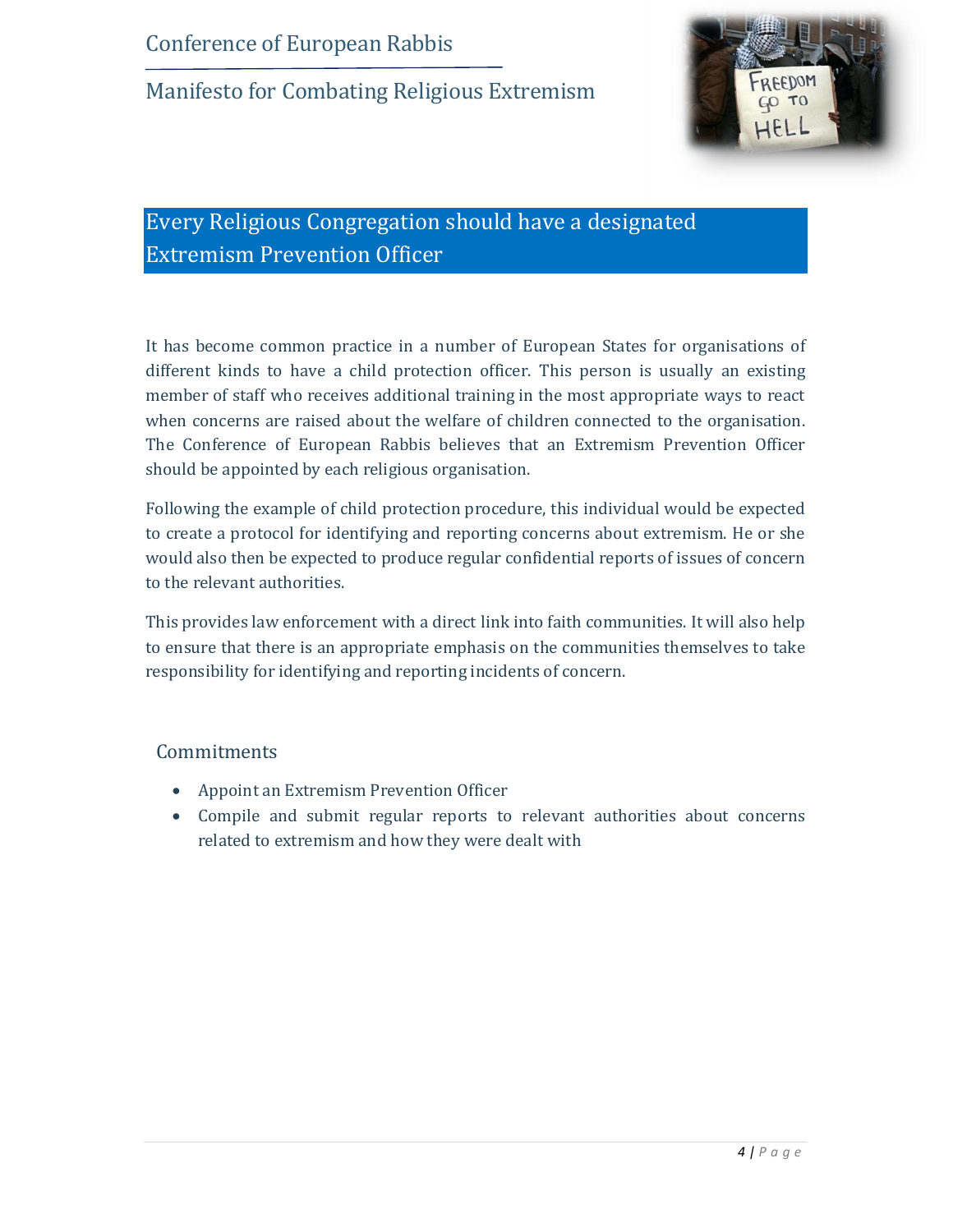

## Register of all Religious Congregations

The measures recommended in this manifesto are not straightforward and will require a great deal of commitment both in terms of time and money. Yet those who do sign up to them, will set themselves apart as recognised beacons of best practice.

Those who are prepared to commit themselves to fighting the scourge of extremism by taking on all of these measures should be added to a national register of religious congregations. This register will, in effect, provide a list of all those congregations who have set the highest possible standards in tackling extremism and will be recognised as such by parliamentarians, the media and the public.

A place on the register will act as a kite mark for religious groups and would add significantly to their credibility.

**Commitments** 

· Create a national register of all religious congregations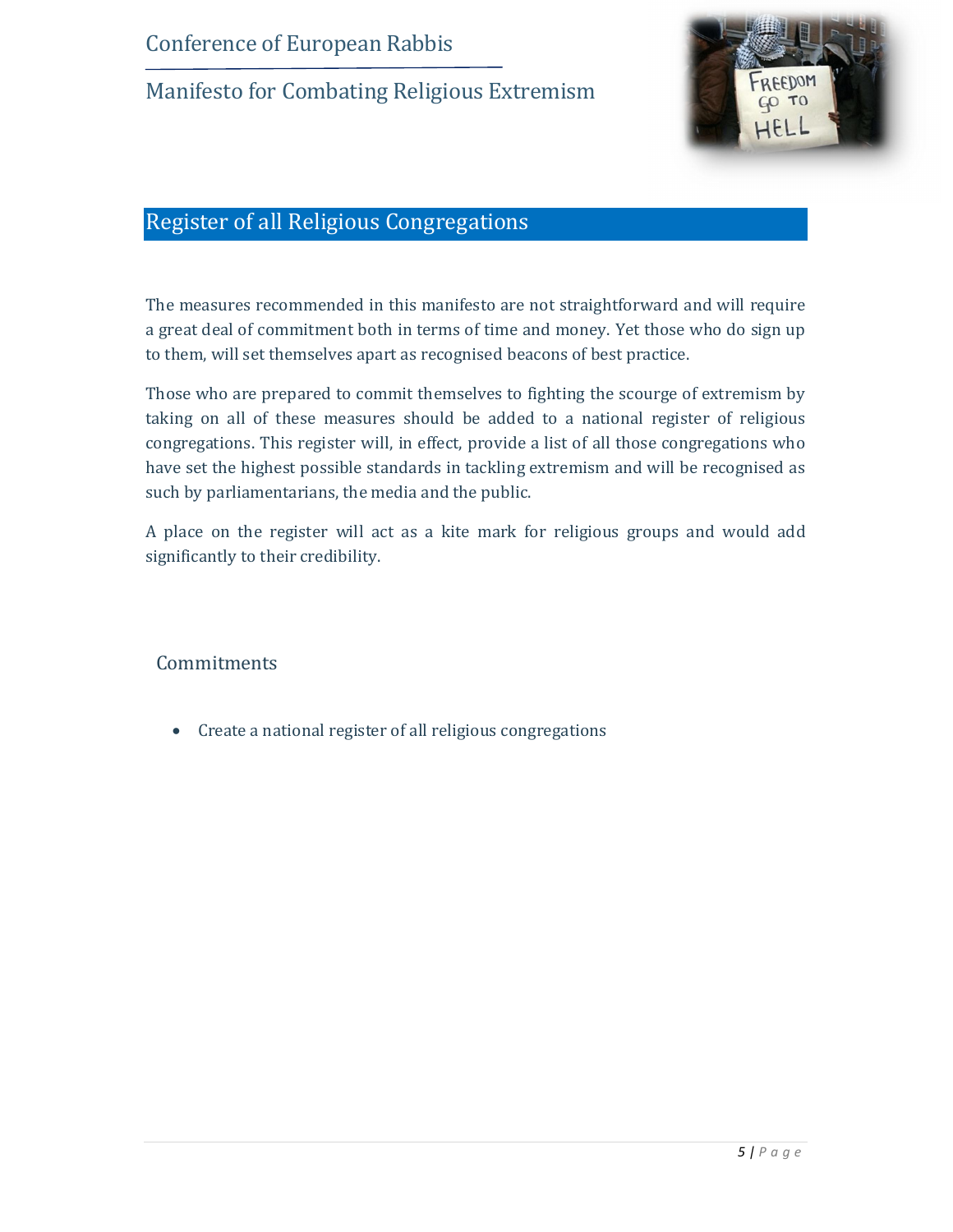

### Conclusion and Next Steps

The true power of these proposals lies in the fact that they are being proposed and championed by faith groups themselves, rather than being imposed by external agencies. Nevertheless we call upon faith communities to support and facilitate efforts made by national governments to challenge extremism. For example, recent proposals have suggested that governments should have the power to remove citizenship from those it believes to have been radicalised abroad, denying them entry back into the EU. We would be supportive of such a measure and we also call upon European Governments to increase their cooperation on issues of extremism and terrorism so that our economic union can be underpinned by unity in security.

The Conference of European Rabbis has identified a number of commitments that we believe could radically change the way that organised religious institutions deal with extremism. The net result of these measures would be to create an atmosphere of confidence that faith communities are taking responsibility for dealing with extremism which will in turn inspire more and more communities to adopt them.

They are:

- · Establish formalised, recognised, training for religious leaders
- · Ensure that religious leaders are trained in Europe
- · Ensure that religious leaders are paid in Europe
- · Create a body of religious discourse on the issue of extremism
- · All donations over 5000 Euros must be declared
- · All donations made from outside Europe should be subject to independent review
- · Appoint an Extremism Prevention Officer
- · Compile and submit regular reports to relevant authorities about concerns related to extremism and how they were dealt with
- · Create a national register of all religious congregations